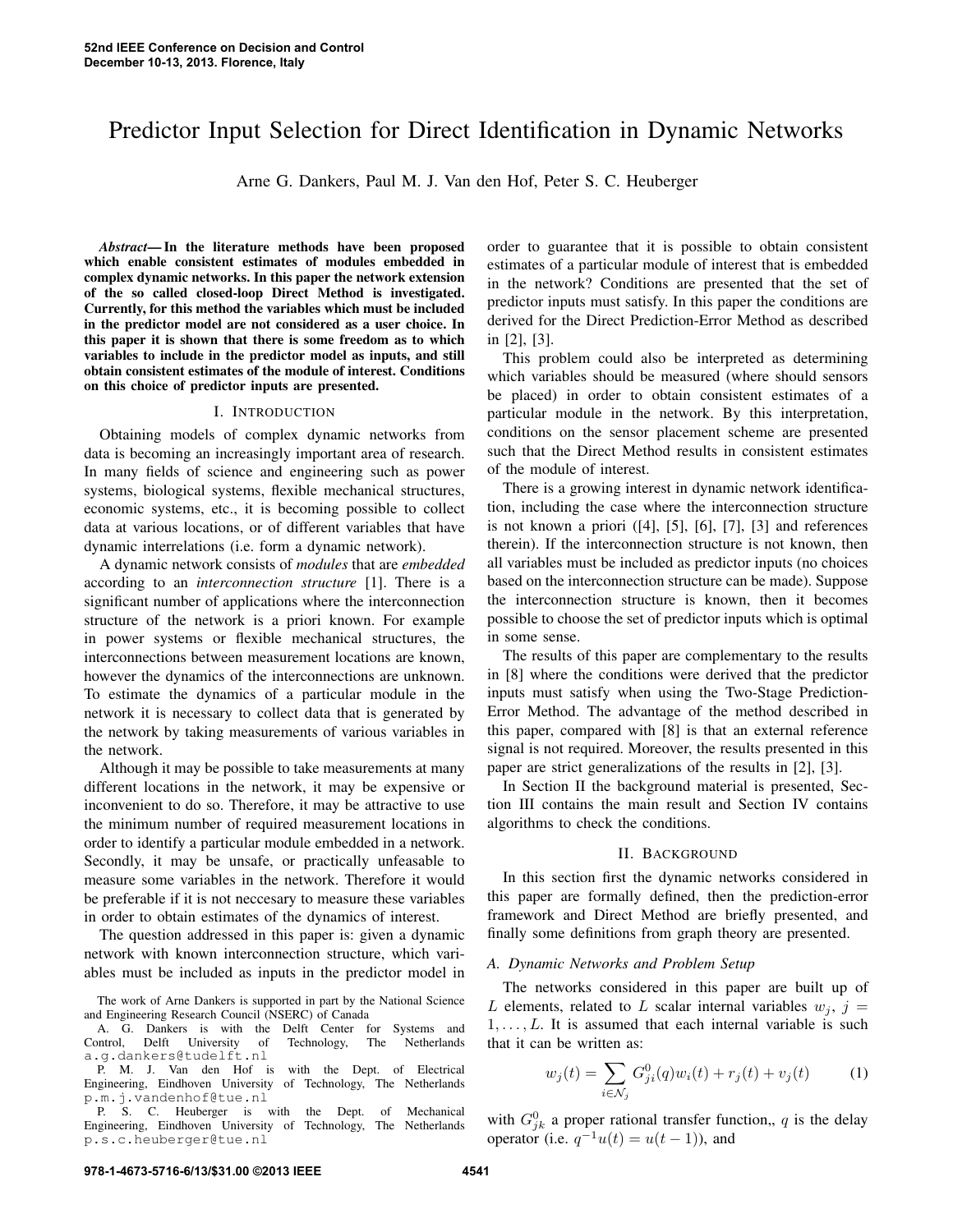- $\mathcal{N}_j$  is the set of indices of node variables with direct causal connections to  $w_j$ , i.e.  $i \in \mathcal{N}_j$  if  $G_{ji}^0 \neq 0$ ,
- $v_i$  is an unmeasured disturbance term that is a realization of a stationary stochastic process with rational spectral density:  $v_j = H_j^0(q)e_j$  where  $e_j$  is a white noise process, and  $H_j^0$  is a monic, stable, and minimum phase filter, and
- $r_i$  is a external excitation term that is known to the user.

It may be that the disturbance term and/or external excitation term is not present at some nodes. The sets of all indices of the external excitation terms and disturbance terms that are present are denoted  $R$  and  $V$  respectively. All the internal variables can be written in one equation as:

$$
\begin{bmatrix} w_1 \\ w_2 \\ \vdots \\ w_L \end{bmatrix} = \begin{bmatrix} 0 & G_{12}^0 & \cdots & G_{1L}^0 \\ G_{21}^0 & 0 & \ddots & G_{2L}^0 \\ \vdots & \ddots & \ddots & \vdots \\ G_{L1}^0 & G_{L2}^0 & \cdots & 0 \end{bmatrix} \begin{bmatrix} w_1 \\ w_2 \\ \vdots \\ w_L \end{bmatrix} + \begin{bmatrix} r_1 \\ r_2 \\ \vdots \\ r_L \end{bmatrix} + \begin{bmatrix} v_1 \\ v_2 \\ \vdots \\ v_L \end{bmatrix}
$$

$$
= G^0 w + r + H^0 e
$$
 (2)

where, if an external excitation signal is not present at node  $i$  then the *i*th entry of  $r$  is 0.

A *path* from  $w_i \rightarrow w_j$  will be understood to mean that there are transfer functions such that  $G_{j n_1} G_{n_1 n_2} \cdots G_{n_k i}$  is non-zero. A *loop* is a path from  $w_j \to w_j$ .

A directed graph of the network can be constructed:

- 1. Let all  $w_k$ ,  $k = \{1, \ldots, L\}$  be nodes.
- 2. Let all  $v_k$ ,  $k \in V$  and  $r_m$ ,  $m \in \mathcal{R}$  be nodes.
- 3. For all  $i, j \in \{1, \ldots, L\}$  if  $G_{ji} \neq 0$ , then include a directed edge from node  $w_i$  to node  $w_j$ .
- 4. For all  $k \in V$  add a directed edge from  $v_k$  to  $w_k$ .
- 5. For all  $k \in \mathcal{R}$  add a directed edge from  $v_k$  to  $w_k$ .

To characterize the suitability of the equations (2) in describing a physical system, the property of well-posedness is used [9]. The dynamic networks considered are assumed to satisfy the following general conditions.

*Assumption 1:*

- (a) The network is well-posed in the sense that all minors of  $\lim_{z\to\infty} (I - G^0(z))$  are non-zero. <sup>1</sup>
- (b)  $(I G^0)^{-1}$  is stable.
- (c) All  $r_m$ ,  $m \in \mathcal{R}$  are uncorrelated to all  $v_k$ ,  $k \in \mathcal{V}^2$ .

### *B. Prediction Error Identification*

The prediction-error framework is an identification framework that is based on the one-step-ahead predictor model. See [10] for a detailed description and analysis.

Let  $w_i$  denote the variable which is to be predicted. Let  $w_k, k \in \mathcal{D}_j$  and  $r_k, k \in \mathcal{P}_j$  denote the *predictor inputs* 

(the set of internal and external variables that will be used to predict  $w_j$ ). The one-step-ahead predictor for  $w_j$  is [10]:

$$
\hat{w}_j(t|t-1,\theta) = \sum_{k \in \mathcal{D}_j} H_j^{-1}(q,\theta) G_{jk}(q,\theta) w_k(t) \n+ \sum_{k \in \mathcal{P}_j} H_j^{-1}(q,\theta) F_{jk}(q,\theta) r_k(t) + (1 - H_j^{-1}(q,\theta)) w_j(t).
$$
\n(3)

where  $H_j(q, \theta)$  is the noise model and  $F_{jk}(q, \theta)$  models the dynamics between  $r_k$ ,  $k \in \mathcal{P}_j$  and  $w_j$ . From (1) if  $\mathcal{D}_j =$  $\mathcal{N}_j$ , then  $\mathcal{P}_j$  should be chosen as  $\{j\}$ , and  $F_{jj}(q, \theta) = 1$ . Although currently a parameterization including  $F_{jk}(\theta)$  may seem to add unnecessary complexity to the predictor, the importance will become apparent later in the paper. Note that this is a multi-input, single-output (MISO) predictor. The prediction error is:

$$
\varepsilon_j(t,\theta) = w_j(t) - \hat{w}_j(t|t-1,\theta)
$$
  
=  $H_j(\theta)^{-1}(w_j - \sum_{k \in \mathcal{D}_j} G_{jk}(\theta)w_k - \sum_{k \in \mathcal{P}_j} F_{jk}(\theta)r_k)$  (4)

where arguments q and t have been dropped for notational clarity. The unknown parameters,  $\theta$ , are estimated by minimizing the sum of squared (prediction) errors (SSE):

$$
V_j(\theta) = \frac{1}{N} \sum_{t=0}^{N-1} \varepsilon_j^2(t, \theta).
$$
 (5)

where  $N$  is the data length. Under standard (weak) assumptions the estimated parameter vector  $\hat{\theta}_N$  converges in the number of data  $N$  as [10]

$$
\hat{\theta}_N \to \theta^*
$$
 with probability 1 as  $N \to \infty$ .

where

$$
\theta^* = \arg\min_{\theta} \bar{\mathbb{E}}[\varepsilon_j^2(t,\theta)] \quad \text{and} \quad \bar{\mathbb{E}} := \lim_{N \to \infty} \frac{1}{N} \sum_{t=0}^{N-1} \mathbb{E},
$$

and E is the expected value operator. The function  $\mathbb{E}[\varepsilon_j^2(t,\theta)]$ is denoted  $\bar{V}_j(\theta)$ . If  $G_{jk}(q, \bar{\theta}^*) = G_{jk}^0$  the module transfer is said to be estimated *consistently*.

# *C. Direct Method*

As in identification in closed-loops, identification in networks may that the problem that the "output" disturbance  $v_i$  is correlated to the predictor inputs  $w_k$ ,  $k \in \mathcal{D}_i$ . In the closed-loop identification literature several methods have been developed to deal with this problem [11]. One of those methods is the Direct Method which is defined by the following algorithm.

*Algorithm 1:* Direct Method.

- 1. Choose a set of internal and external variables to include as inputs to the predictor (i.e. choose  $\mathcal{D}_i$  and  $\mathcal{P}_i$ ).
- 2. Construct the predictor (3).
- 3. Obtain estimates  $G_{jk}(q, \theta^*)$  by minimizing the sum of squared prediction errors (5).

Step 1 of the algorithm is usually an implicit choice dependent on the network structure [2], [4]. However, in this paper it is explicitly considered a user choice.

<sup>&</sup>lt;sup>1</sup>This condition is adopted from [9] and imposes weak restrictions on allowable feed-through terms in the network but still allows for the occurrence of algebraic loops. Moreover, it ensures that both  $G^0$  and  $(I - G<sup>0</sup>)<sup>-1</sup>$  only contain proper transfer functions

<sup>&</sup>lt;sup>2</sup>Throughout this paper  $r$  uncorrelated to  $v$  will mean that the crosscorrelation function  $R_{rv}(\tau)$  is zero for all  $\tau$ .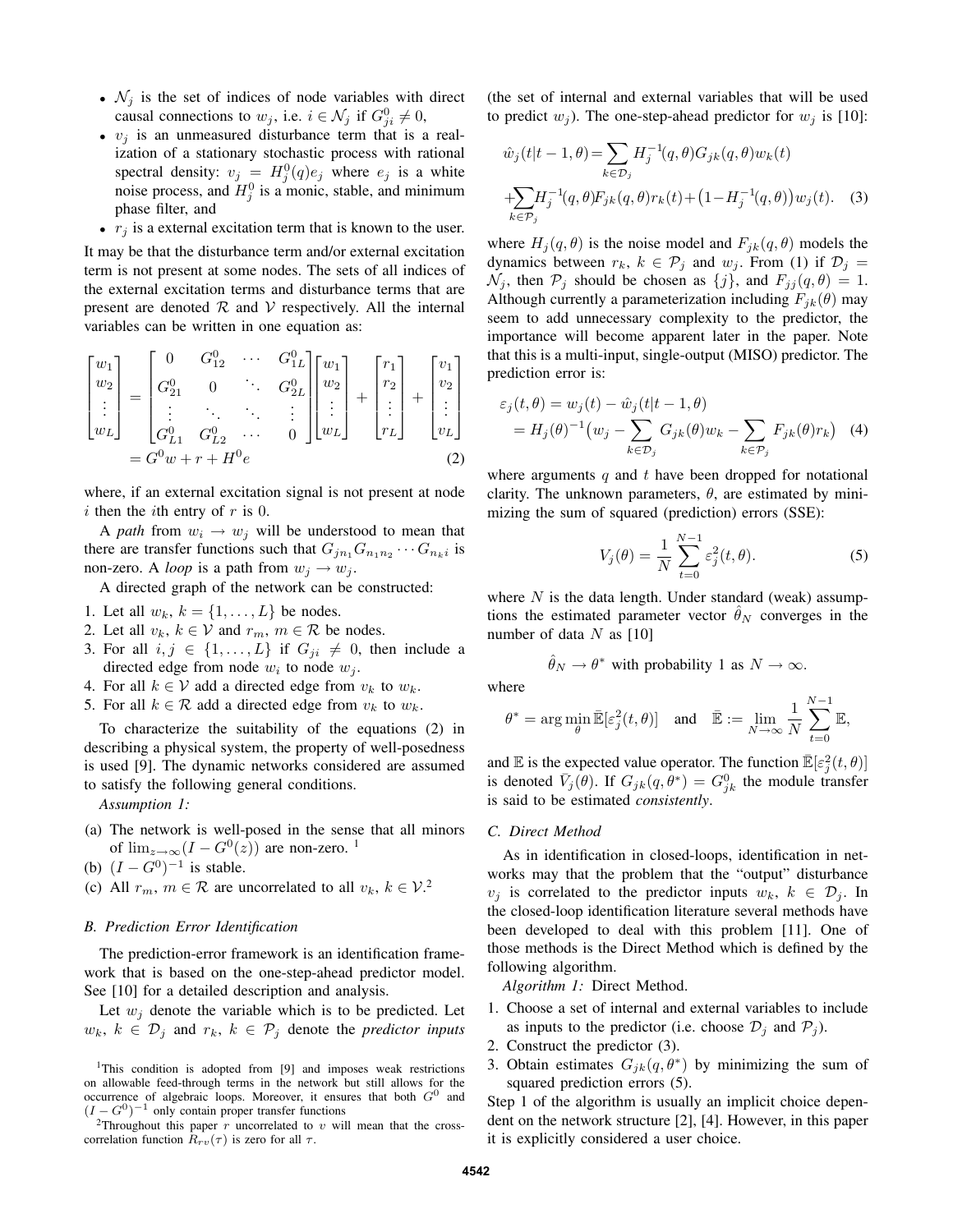The main idea behind the Direct Method as presented in [2] is that if (a) there is a delay in every loop in the network, and (b) the noise  $v_j$  can be exactly whitened to  $e_j$ , and (c)  $\mathcal{D}_j$ is chosen as  $\mathcal{N}_j$ , then the estimates obtained using Algorithm 1 are consistent estimates of  $G_{jk}^0$ ,  $k \in \mathcal{N}_j$ . Formally, the proposition that is proved in [2] is as follows.

*Proposition 1:* Consider a dynamic network as defined in Section II-C that satisfies Assumption 1. Consistent estimates of  $G_{ji}^0$ ,  $i \in \mathcal{N}_j$  can be obtained using Algorithm 1 if the following conditions are satisfied:

(a) For both the network and the parameterized model, every loop  $w_j \to w_j$  has a delay.

(b)  $\mathcal{D}_j = \mathcal{N}_j, \mathcal{P}_j = \{j\}.$ 

- (c)  $v_j$  is present and uncorrelated to  $v_k, k \in V \setminus j$
- (d) The power spectral density of  $[w_j \ r_j \ w_{n_1} \ \cdots \ w_{n_n}]^T$ ,  $n_* \in \mathcal{N}_j$  is positive definite for all  $\omega \in [-\pi, \pi]$ .
- (e) The data generating system (2) is in the set of possible models, i.e. there exists a  $\theta_0$  such that  $G_{ji}(\theta_0) = G_{ji}^0$ ,  $i \in \mathcal{N}_j$ ,  $F_{jj}(\theta_0) = 1$ , and  $H_j(\theta_0) = H_j^0$ .

Notice that all transfer functions  $G_{jk}$ ,  $k \in \mathcal{N}_j$  are consistently estimated. However, the objective was to only obtain consistent estimates of  $G_{ji}^0$ . As is shown in this paper, Condition (b) can be made less restrictive, with the result that only  $G_{ji}^0$  is estimated consistently, and no guarantees are made about the other transfer functions that are estimated.

# *D. Some Useful Results From Graph Theory*

A graph G is made up of nodes which are interconnected by edges. The set of nodes of G is denoted  $V(G)$ .

*Definition 1 (*A*-*B *path):* Given a directed graph G and sets of nodes  $A$  and  $B$ . Denote the nodes in the graph  $x_i$ . A path  $P = x_0 x_1 \cdots x_k$ , where the  $x_i$  are all distinct, is an *A*-*B path* if  $V(P) \cap A = \{x_0\}$ , and  $V(P) \cap B = \{x_k\}$  [12].

*Definition 2 (*A*-*B *Separating Set):* Consider a directed graph G. Given  $A, B \subset V(G)$ , a set  $X \subseteq V(G)$  is an A-B *separating set* if the removal of the nodes in X results in a graph with no  $A-B$  paths [12].

*Lemma 1:* Consider a directed graph with adjacency matrix A. Then for  $k \geq 1$ , the  $(j, i)$ th entry  $A^k$  is zero if there is no path of length k from  $i \rightarrow j$ . [12]

## III. PREDICTOR INPUT SELECTION

In this section conditions are presented that the set of predictor inputs must satisfy to allow a consistent estimate of  $G_{ji}^0$  using Algorithm 1. This enables the user to choose a set of variables from a given data set such that the conditions are satisfied. Equivalently, it enables the user to place sensors in order to collect the required data.

First a property of dynamic networks is investigated. Then, some properties of the noise terms are discussed. Both these properties lead up to the statement of the main result.

# *A. Network Property*

A property of the network equations is that  $w_j$  can be expressed in many ways using different sets of internal variables.



Fig. 1. Graphs of the networks in Examples 1 and 2.

*Example 1:* Consider the network described by:

| $\lceil w_1 \rceil$ |     |                  | $G_{12}^0$ |            | $G^0_{14}$ |            |                                                         |                     |     |                                                                           |  |
|---------------------|-----|------------------|------------|------------|------------|------------|---------------------------------------------------------|---------------------|-----|---------------------------------------------------------------------------|--|
| $ w_2 $             | $=$ | $G_{21}^0$       |            | $G_{23}^0$ | $G_{24}^0$ |            | $\begin{bmatrix} 0 \\ G_{26}^0 \\ \vdots \end{bmatrix}$ |                     |     |                                                                           |  |
| $ w_3 $             |     | $\boldsymbol{0}$ | $G^0_{32}$ |            |            |            |                                                         | $ w_3 $             |     |                                                                           |  |
| $ w_4 $             |     |                  |            | $G^0_{43}$ |            |            |                                                         | $w_4$               | $+$ |                                                                           |  |
| $ w_5 $             |     | $G_{51}^0$       |            |            |            |            |                                                         | $\lceil w_5 \rceil$ |     |                                                                           |  |
| $ w_6 $             |     |                  |            |            |            | $G_{65}^0$ |                                                         | $ w_6 $             |     | $\begin{bmatrix} v_1 \\ v_2 \\ v_3 \\ v_4 \\ v_5 \\ v_6 \\ \end{bmatrix}$ |  |

A graph of the network is shown in Figure 1. The variable  $w_2$  can be expressed in terms of  $w_1, w_4$ , and  $w_6$ :

$$
w_2 = G_{21}^0 w_1 + G_{24}^0 w_4 + G_{26}^0 w_6 + v_2, \tag{6}
$$

or in terms of  $w_1$ ,  $w_3$ , and  $w_5$ :

$$
w_2 = G_{21}^0 w_1 + G_{24}^0 G_{43}^0 w_3 + G_{26}^0 G_{65}^0 w_5 + G_{24}^0 v_4 + G_{26}^0 v_6 + v_2,
$$

or in terms of  $w_1$  and  $w_4$ :

$$
w_2 = (G_{21}^0 + G_{26}^0 G_{65}^0 G_{51}^0) w_1 + G_{24}^0 w_4 + G_{26}^0 G_{65}^0 v_5 + G_{26}^0 v_6 + v_2
$$

or in terms of  $w_1$  and  $w_5$ 

$$
w_2 = \frac{1}{1 - G_{24}^0 G_{43}^0 G_{32}^0} \Big( G_{21}^0 w_1 + G_{26}^0 G_{65}^0 w_5 + G_{24}^0 v_4 + G_{24}^0 G_{43}^0 v_3 + G_{26}^0 v_6 + v_2 \Big). \quad \Box
$$

Let  $\mathcal{D}_i$  denote the set of indices of internal variables which are chosen to describe  $w_j$  since this will end up being the same set  $\mathcal{D}_i$  in (3) (in Example 1 for (6)  $\mathcal{D}_i = \{1, 4, 6\}$ ). From the example, it can be seen that for different sets  $\mathcal{D}_i$ , the transfer functions between the variables also change. In other words, the transfer function between  $w_1$  and  $w_2$  is not a constant, but depends on the choice of  $\mathcal{D}_j$ . Note that only proper mappings from  $w_k \to w_j$ ,  $k \in \mathcal{D}_j$  are considered. This phenomenon was also investigated in [8].

For a general network,  $w_i$  can be causally expressed in terms of  $w_k$ ,  $k \in \mathcal{D}_j$  using the following notation and equations. Let  $\mathcal{Z}_i$  denote the set of indices k, such that  $k \notin \{j\} \cup \mathcal{D}_j$ . Let  $\mathcal{Z}_j$  denote the set of indices k, such that  $k \notin \{j\} \cup \mathcal{D}_j$ . Let  $w_{\mathcal{D}}$  denote the vector  $[w_{k_1} \ w_{k_2} \ \cdots]^T$ ,  $k_* \in \mathcal{D}_j$ . Let  $r_{\mathcal{D}}$  denote the vector  $[r_{k_1} \ r_{k_2} \ \cdots]^T$ ,  $k_* \in \mathcal{D}_j$ , where the  $\ell$ th entry is zero if  $r_\ell$  is not present in the network (i.e.  $\ell \notin \mathcal{R}$ ). The vectors  $w_z$ ,  $v_p$ ,  $v_z$  and  $r_z$  are defined analogously. The ordering of the elements of  $w<sub>p</sub>$ ,  $v<sub>D</sub>$ , and  $r<sub>D</sub>$  is not important, as long as it is the same for all these vectors (the same holds for  $w_z$ ,  $v_z$ , and  $r_z$ ). The transfer function matrix between  $w_p$  and  $w_j$  is denoted  $G_{j_p}^0$ .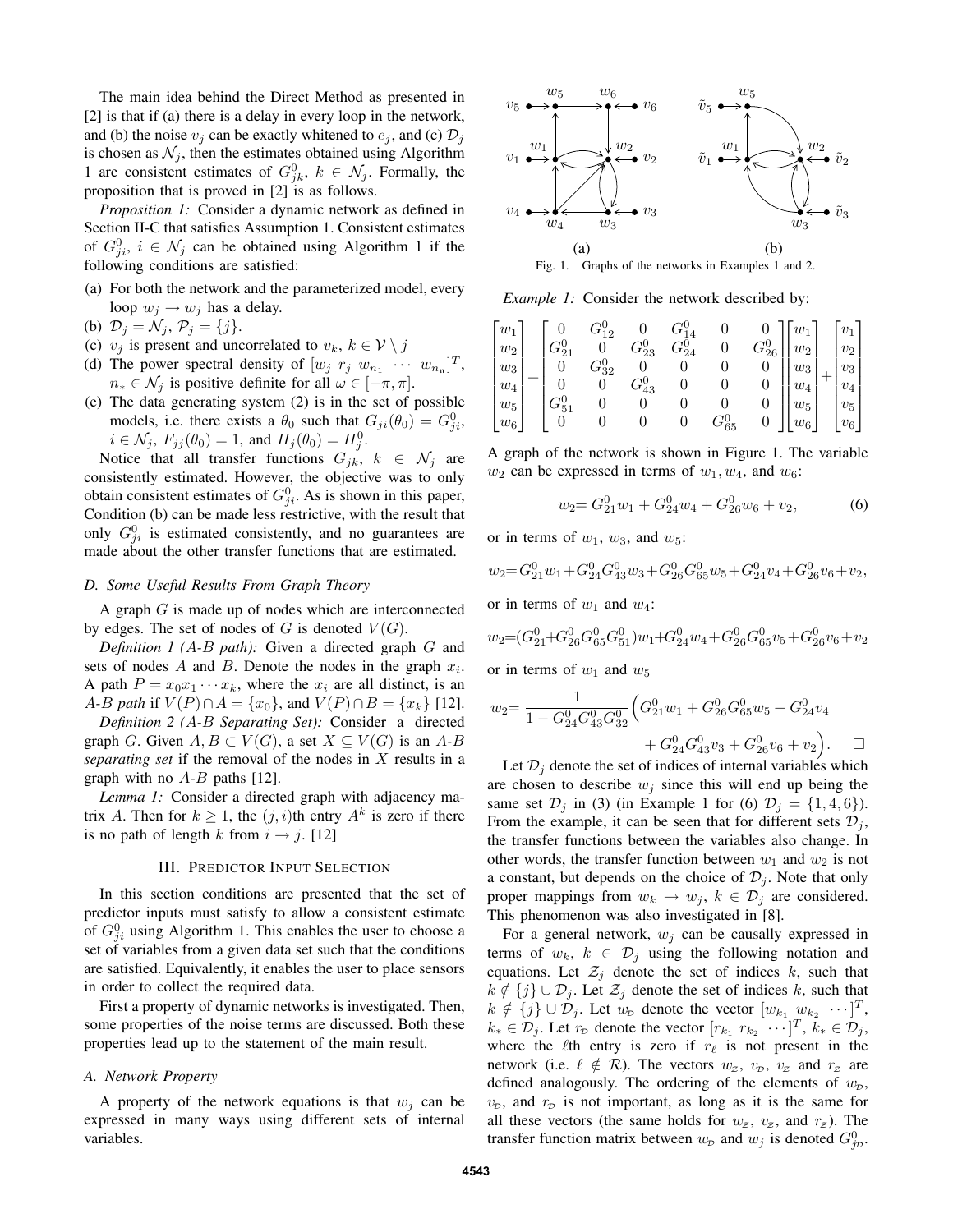The other transfer function matrices are defined analogously. Using this notation, the network equations (2) are

$$
\begin{bmatrix} w_j \\ w_p \\ w_z \end{bmatrix} = \begin{bmatrix} 0 & G_{j\mathcal{D}}^0 & G_{j\mathcal{Z}}^0 \\ G_{\mathcal{D}j}^0 & G_{\mathcal{D}\mathcal{D}}^0 & G_{\mathcal{D}\mathcal{Z}}^0 \\ G_{\mathcal{Z}j}^0 & G_{\mathcal{D}\mathcal{D}}^0 & G_{\mathcal{Z}\mathcal{Z}}^0 \end{bmatrix} \begin{bmatrix} w_j \\ w_p \\ w_z \end{bmatrix} + \begin{bmatrix} v_j \\ v_p \\ v_z \end{bmatrix} + \begin{bmatrix} r_j \\ r_p \\ r_z \end{bmatrix},
$$

The variables  $w_z$  can be eliminated from the equations:

$$
\begin{bmatrix} w_j \\ w_p \end{bmatrix} = \begin{bmatrix} 0 & G_{jp}^0 \\ G_{pj}^0 & G_{pp}^0 \end{bmatrix} \begin{bmatrix} w_j \\ w_p \end{bmatrix} + \begin{bmatrix} G_{jz}^0 \\ G_{pz}^0 \end{bmatrix} (I - G_{zz}^0)^{-1} \begin{bmatrix} G_{2j}^0 & G_{zp}^0 \end{bmatrix} \begin{bmatrix} w_j \\ w_p \end{bmatrix} + \begin{bmatrix} G_{pj}^0 \\ G_{pz}^0 \end{bmatrix} (I - G_{zz}^0)^{-1} (v_z + r_z) + \begin{bmatrix} v_j + r_j \\ v_p + r_p \end{bmatrix} = \begin{bmatrix} \breve{G}_{jj}^0 & \breve{G}_{jp}^0 \\ \breve{G}_{zj}^0 & \breve{G}_{pp}^0 \end{bmatrix} \begin{bmatrix} w_j \\ w_p \end{bmatrix} + \begin{bmatrix} I & 0 & \breve{G}_{jz}^0 \\ 0 & I & \breve{G}_{pz}^0 \end{bmatrix} \begin{bmatrix} v_j + r_j \\ v_p + r_p \\ v_z + r_z \end{bmatrix} . \tag{7}
$$

where a new notation is introduced in the second equality. Note that by Assumption 1a the inverse  $(I - G_{zz}^0)^{-1}$  exists, and that all transfers in the last line are proper (causal). Lastly, the diagonal entries of  $\check{G}^0$  must be removed. Let  $D^0_{\text{DD}} = \text{diag}(G^0_{\text{DD}})$ . Then:

$$
\begin{bmatrix} w_j \\ w_p \end{bmatrix} = \begin{bmatrix} \breve{G}_{jj}^0 \\ D_{\mathcal{D}\mathcal{D}}^0 \end{bmatrix}^{-1} \left( \begin{bmatrix} 0 & \breve{G}_{jp}^0 \\ \breve{G}_{zj}^0 & \breve{G}_{\mathcal{D}\mathcal{D}}^0 - D_{\mathcal{D}\mathcal{D}}^0 \end{bmatrix} \begin{bmatrix} w_j \\ w_p \end{bmatrix} + \begin{bmatrix} I & 0 & \breve{G}_{jz}^0 \\ 0 & I & \breve{G}_{\mathcal{D}z}^0 \end{bmatrix} \begin{bmatrix} v_j + r_j \\ v_p + r_p \\ v_z + r_z \end{bmatrix} \right) \quad (8)
$$

Consequently,  $w_j$  has been causally expressed in terms of  $w_k, k \in \mathcal{D}_j, v_k, k \in \mathcal{V}$  and  $r_k, k \in \mathcal{R}$  as desired.

From (7) the stochastic terms of each  $w_k$ ,  $k \in \mathcal{D}_j$  are:

$$
\begin{bmatrix} \tilde{v}_j \\ \tilde{v}_p \end{bmatrix} = \begin{bmatrix} I & 0 & \tilde{G}_{jz}^0 \\ 0 & I & \tilde{G}_{pz}^0 \end{bmatrix} \begin{bmatrix} v_j \\ v_p \\ v_z \end{bmatrix} . \tag{9}
$$

The properties of  $\tilde{v}$  play an important role in the formulation of the main result. The power spectral density of  $\tilde{v}$  is

$$
\Phi_{\tilde{v}}(\mathcal{D}_j) = \begin{bmatrix} \Phi_{v_j} + \tilde{G}_{jz}^0 \Phi_{vz} \tilde{G}_{jz}^{0^*} & \tilde{G}_{jz}^0 \Phi_{vz} \tilde{G}_{pz}^{0^*} \\ \tilde{G}_{pz}^0 \Phi_{vz} \tilde{G}_{jz}^{0^*} & \Phi_{vz} + \tilde{G}_{pz}^0 \Phi_{vz} \tilde{G}_{pz}^{0^*} \end{bmatrix} (10)
$$

where  $*$  denotes complex conjugate and  $\Phi_{v_j}$ ,  $\Phi_{v_z}$  and  $\Phi_{v_z}$ are the power spectral densities of  $v_j$ ,  $v_z$  and  $v_p$  respectively. If each  $v_k, k \in V$  is assumed to be uncorrelated to each other, then  $\Phi_v$  is diagonal. However, this does not imply  $\Phi_{\tilde{v}}(\mathcal{D}_i)$ is diagonal. In summary, combining (8) and (9):

$$
\begin{bmatrix} w_j \\ w_D \end{bmatrix} = \begin{bmatrix} 0 & \tilde{G}_{j\mathcal{D}}^0 \\ \tilde{G}_{\mathcal{D}j}^0 & \tilde{G}_{\mathcal{D}\mathcal{D}}^0 \end{bmatrix} \begin{bmatrix} w_j \\ w_D \end{bmatrix} + \begin{bmatrix} \tilde{G}_{j\mathcal{Z}}^0 \\ \tilde{G}_{\mathcal{D}\mathcal{Z}}^0 \end{bmatrix} r_{\mathcal{Z}} + \begin{bmatrix} \tilde{v}_j + r_j \\ \tilde{v}_D + r_D \end{bmatrix} \tag{11}
$$

where again a new notation has been introduced, and  $\tilde{v}$  has power spectral density (10) and it should be emphasized that the transfer functions (11) are functions of  $\mathcal{D}_i$ . The relation between (2) and (11) are illustrated in the following example.

*Example 2:* Consider the network of Example 1. Choose  $D_j = \{1, 3, 5\}$ , then (11) becomes:

$$
\begin{bmatrix} w_2 \\ w_1 \\ w_3 \\ w_4 \\ w_5 \end{bmatrix} = \begin{bmatrix} 0 & G_{21}^0 & G_{23}^0 + G_{24}^0 & G_{26}^0 & G_{65}^0 \\ G_{21}^0 & 0 & G_{14}^0 & G_{43}^0 & 0 \\ G_{32}^0 & 0 & 0 & 0 \\ 0 & G_{51}^0 & 0 & 0 \end{bmatrix} \begin{bmatrix} w_2 \\ w_1 \\ w_3 \\ w_5 \end{bmatrix} + \begin{bmatrix} \tilde{v}_2 \\ \tilde{v}_1 \\ \tilde{v}_3 \\ \tilde{v}_5 \end{bmatrix} \tag{12}
$$

where

$$
\Phi_{\bar{v}}\!\!=\!\!\begin{bmatrix} |H_2^0|^2\!\!+\!|G_{24}^0H_4^0|^2\!\!+\!|G_{26}^0H_6^0|^2\!-\!G_{24}^0|H_4^0|^2G_{14}^0&0&0\\ G_{14}^0|H_4|^2G_{24}^{0^*}&|H_1^0|^2\!\!+\!|G_{14}^0H_4^0|^2&0&0\\ 0&0&|H_3^0|^2&0\\ 0&0&0&|H_5^0|^2 \end{bmatrix}
$$

The graph of (12) is shown in Fig. 1b. When comparing the graphs of Fig 1a and b, note that in Fig. 1b the vertices  $w_4$ and  $w_6$  have been removed, and edges coming in and out of those nodes have been reconnected.

In the next section it is shown how the idea that (11) can be obtained from (2) is linked to predictor input selection.

## *B. Predictor Input Selection*

In order to be able to identify  $G_{ji}^0$ , the term must become explicit somewhere in the expression for  $w_i$ . For instance, suppose that for the network shown in Example 1 the transfer  $G_{21}^0$  is to be estimated. The expression  $G_{21}^0$  only appears as the relationship between  $w_1$  and  $w_2$  for  $\mathcal{D}_i = \{1, 4, 6\}$  and  $\{1, 3, 5\}$ . The following proposition presents conditions that  $\mathcal{D}_j$  must satisfy in order to ensure that the transfer function between  $w_i$  and  $w_j$  is  $G_{ji}^0$ .

*Proposition 2:* Consider a dynamic network as defined in Section (II-A) that satisfies Assumption 1. The transfer function  $\tilde{G}_{ji}(q, \mathcal{D}_j) = G_{ji}^0(q)$  if the following conditions on  $\mathcal{D}_i$  are satisfied:

- (a)  $i \in \mathcal{D}_j$ ,  $j \notin \mathcal{D}_j$ ,
- (b) every loop  $w_j \to w_j$  passes through a node  $w_k$ ,  $k \in \mathcal{D}_j$ .

(c) every path  $w_i \rightarrow w_j$  excluding the path  $G_{ji}^0$  passes through a node  $w_k$ ,  $k \in \mathcal{D}_j$ , Before proceeding to the proof, note that all conditions are satisfied in Example 1 for the first two sets  $\mathcal{D}_i = \{1, 4, 6\}$ and  $\{1, 3, 5\}$ . For the third choice,  $\mathcal{D}_j = \{1, 4\}$ , Condition (c) is not satisfied since the path  $w_1 \rightarrow w_5 \rightarrow w_6 \rightarrow w_2$  does not pass through any nodes in  $\mathcal{D}_i$ . For the last set  $\mathcal{D}_i$  =  $\{1, 5\}$ , Condition (b) is not satisfied since there is a path  $w_2 \rightarrow w_2$  which does not pass through any nodes in  $\mathcal{D}_i$ .

The following lemma is used in the proof of Proposition 2. It is proved in [2], or can be proved using Mason's rules.

*Lemma 2:* Consider a dynamic network with transfer matrix  $G_0$  that satisfies all conditions of Assumption 1. Let  $\mathfrak{G}_{mn}^0$  be the  $(m, n)$ th entry of  $(I - G_0)^{-1}$ . If there is no path from  $w_n$  to  $w_m$  then  $\mathfrak{G}_{mn}^0 = 0$ .

Next proceed with the proof of Proposition 2.

*Proof:* From (8) and (11),

$$
\tilde{G}_{ji}^0(q,\mathcal{D}_j) = \frac{1}{1-\breve{G}_{jj}^0(q,\mathcal{D}_j)} \breve{G}_{ji}^0(q,\mathcal{D}_j)
$$

The following reasoning will show how Conditions (c) - (b) ensure that  $\check{G}_{ji}^0(q,\mathcal{D}_j) = G_{ji}^0(q)$  and  $\check{G}_{jj}^0(q,\mathcal{D}_j) = 0$ , resulting in  $\tilde{G}_{ji}^0(q, \mathcal{D}_j) = G_{ji}^0(q)$ .

Consider first the term  $\tilde{G}_{jj}^{0}(q, \mathcal{D}_j)$ . From (7):

$$
\breve{G}_{jj}^{0} = G_{jz}^{0} (I - G_{zz}^{0})^{-1} G_{zj}^{0} = \sum_{k_{1} \in \mathcal{Z}_{j}} \sum_{k_{2} \in \mathcal{Z}_{j}} G_{j k_{1}}^{0} \mathfrak{G}_{k_{1} k_{2}}^{0} G_{k_{2} j}^{0} \tag{13}
$$

where  $\mathfrak{G}^0_{k_1 k_2}$  is the  $(k_1, k_2)$  entry of  $(I - G^0_{zz})^{-1}$ . By Lemma 2 if there is no path  $w_{k_2} \to w_{k_1}$  that passes only through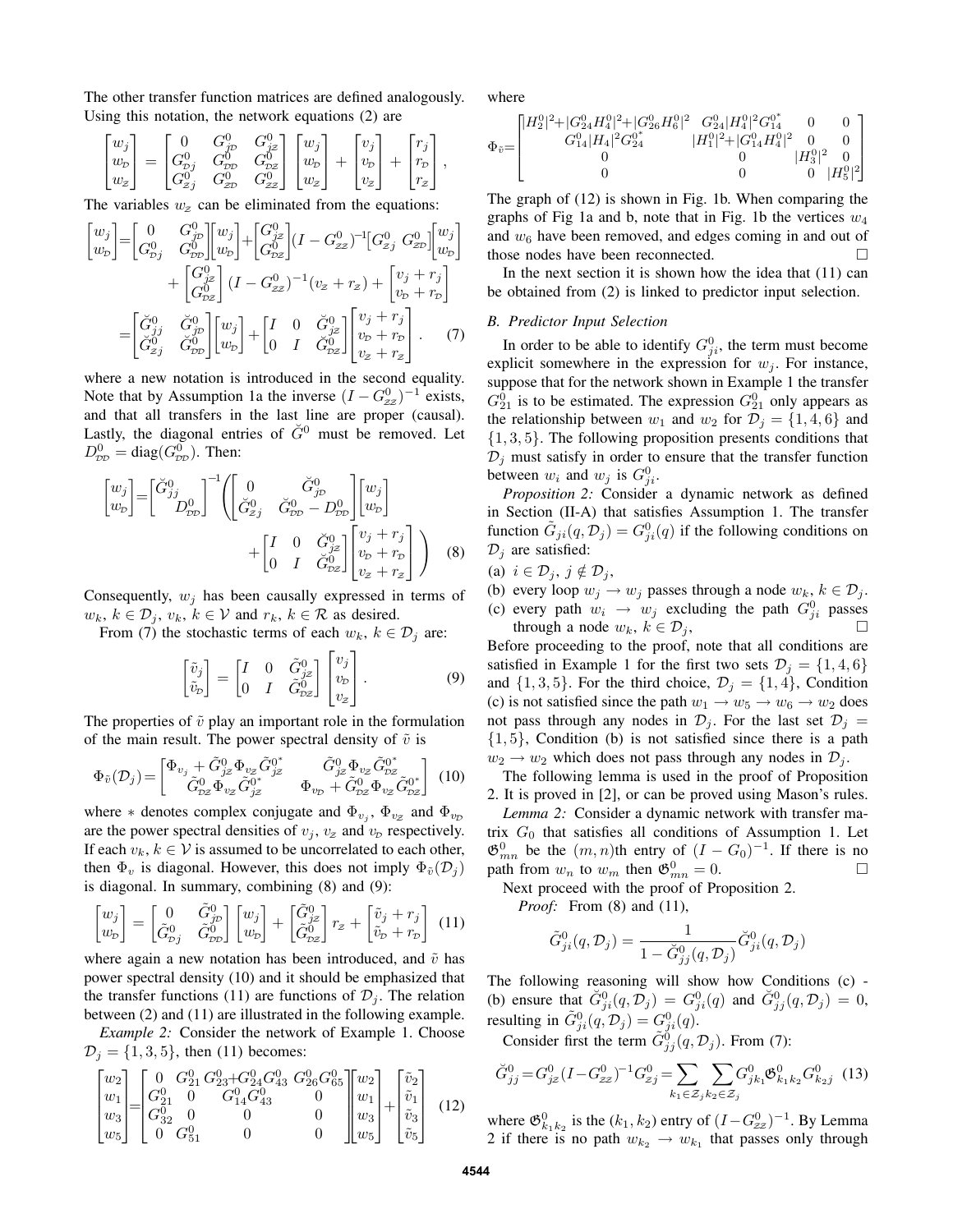nodes  $w_k$ ,  $k \in \mathcal{Z}_j$ , then the transfer  $\mathfrak{G}_{k_1k_2}$  is zero. By Condition (b) there is no path  $w_j \rightarrow w_j$  that passes only through nodes  $w_k$ ,  $k \in \mathcal{Z}_j$ . Thus at least one of  $G_{jk_1}$ ,  $\mathfrak{G}_{k_1k_2}$ , or  $G_{k_2j}$  in (13) is equal to zero for each  $k_1, k_2 \in \mathcal{Z}_j$ . Therefore,  $\check{G}_{jj}^{\prime}(q, \mathcal{D}_j) = 0$ .

From (7) the expression for  $\check{G}_{ji}^0(q, \mathcal{D}_j)$  is:

$$
\breve{G}_{ji}^{0} = G_{ji}^{0} + G_{jz}^{0} (I - G_{zz}^{0})^{-1} G_{zi}^{0}
$$
 (14)

By the same reasoning it follows that by Condition (c) the second term in (14) is 0, and thus,  $\check{G}_{ji}^0 = G_{ji}^0$  as desired.

Suppose a set  $\mathcal{D}_j$  is chosen such that it satisfies the conditions of Proposition 2. If the variables  $w_k$ ,  $k \in \mathcal{D}_j$ are included as inputs to the predictor (3) would Algorithm 1 result in consistent estimates of  $G_{ji}^0$ ? Unfortunately, not always. The problem lies in the fact that the fundamental assumptions guaranteeing consistency of estimates in Algorithm 1 may be violated in (11).

In the following text, first the fundamental mechanism that assures consistent estimates using Algorithm 1 is stated.

*Proposition 3:* Consider a dynamic network as defined in Section II-A that satisfies Assumption 1. Algorithm 1 leads to consistent estimates if there exists an  $H_j(\theta^*)$  such that

(a)  $H_j^{-1}(\theta^*)\tilde{v}_j(t)$  is white, and

(b) 
$$
\mathbb{E}\left[H_j^{-1}(q,\theta^*)\tilde{v}_j(t)\cdot\Delta G_{jk}(q,\theta,\mathcal{D}_j)w_k(t)\right]=0, \forall k \in \mathcal{D}_j,
$$

and for all  $\theta$ , where  $\Delta G_{jk}(q, \theta, \mathcal{D}_j) = \tilde{G}^0_{jk}(q, \mathcal{D}_j)$  –  $G_{ik}(q, \theta)$ .

The full proof can be extracted from the reasoning in [3], [2]. However, consider the following sketch. In light of (11) the prediction error (4) can be expressed as:

$$
\varepsilon_j(\theta) = H_j^{-1}(\theta) \Big( \sum_{k \in \mathcal{D}_j} \Delta G_{jk}(\theta) w_k + \sum_{k \in \mathcal{R} \setminus \mathcal{D}_j} \Delta F_{jk}(\theta) r_k + \tilde{v}_j \Big)
$$

If the conditions of Proposition 3 hold, then it can be shown that  $\bar{V}_j(\theta) \geq \bar{\mathbb{E}}[\tilde{e}_j(t)^2]$ , where  $\tilde{e}_j$  is the whitened version of  $\tilde{v}_j$ . Secondly, it can be shown that when  $\bar{V}_j(\theta) = \bar{\mathbb{E}}[\tilde{e}_j(t)^2]$ it must hold that  $G_{jk}(\theta) = \tilde{G}_{jk}^0(\mathcal{D}_j)$ ,  $k \in \mathcal{D}_j$ .

The following example will illustrate how the conditions of Proposition 3 can be violated in (11).

*Example 3:* Consider a network described by:

$$
\begin{bmatrix} w_1 \\ w_2 \\ w_3 \end{bmatrix} = \begin{bmatrix} 0 & G_{12}^0 & G_{13}^0 \\ G_{21}^0 & 0 & G_{23}^0 \\ 0 & 0 & 0 \end{bmatrix} \begin{bmatrix} w_1 \\ w_2 \\ w_3 \end{bmatrix} + \begin{bmatrix} v_1 \\ v_2 \\ v_3 \end{bmatrix}
$$
 (15)

where all transfer functions are strictly proper and  $\Phi_v$  is diagonal. Suppose  $G_{21}^0$  is to be estimated. Choose  $\mathcal{D}_2 = \{1\}$ . This choice of  $\mathcal{D}_2$  satisfies the conditions of Proposition 2. Rewrite (15) in terms of only  $w_k$ ,  $k \in \mathcal{D}_2$  as in (11):

$$
\begin{bmatrix} w_2 \\ w_1 \end{bmatrix} = \begin{bmatrix} 0 & G_{21}^0 \\ G_{12}^0 & 0 \end{bmatrix} \begin{bmatrix} w_2 \\ w_1 \end{bmatrix} + \begin{bmatrix} \tilde{v}_2 \\ \tilde{v}_1 \end{bmatrix}.
$$

with

$$
\Phi_{\tilde{v}} = \begin{bmatrix} |H_1^0|^2 + |G_{13}^0 H_3^0|^2 & G_{13}^0 |H_3^0|^2 G_{23}^0^* \\ G_{23}^0 |H_3^0|^2 G_{13}^0 & |H_2^0|^2 + |G_{23}^0 H_3^0|^2 \end{bmatrix} \tag{16}
$$

By the spectral factorization theorem,  $\tilde{v}_2$  can be expressed as  $\check{H}_2(q, \theta^*)\tilde{e}_2(t)$ , where  $\tilde{e}_2(t)$  is white and  $\theta^*$  is unique. This shows that Condition (a) of Proposition 3 is satisfied.

Since  $\theta^*$  is unique, Condition (b) must also be satisfied for this particular  $\theta^*$ . For this example, Condition (b) is:

$$
\bar{\mathbb{E}}[\tilde{e}_2(t) \cdot \Delta G_{21}(q, \theta, \mathcal{D}_2) w_1(t)] = \bar{\mathbb{E}}\Big[\tilde{e}_2(t) \cdot \frac{\Delta G_{21}(q, \theta, \mathcal{D}_2)}{1 - G_{12}^0(q)G_{21}^0(q)} \Big(\tilde{v}_1(t) + G_{12}^0(q)\tilde{v}_2(t)\Big)\Big].
$$
 (17)

Since both  $G_{12}^0$  and  $G_{21}^0$  have delays, it follows that the second term in (17) is a function of  $\tilde{v}_2(t-k)$ ,  $k \ge 1$ . Since  $\tilde{e}_2(t)$  is constructed to be white,  $\mathbb{E}[\tilde{e}_2(t)\tilde{v}_2(t-k)] = 0, k \ge 1$ . Consequently, the second term of (17) is zero.

However, by (16)  $\tilde{v}_1$  and  $\tilde{v}_2$  are correlated, therefore, the first term in (17) will not equal zero, violating Condition (b) of Proposition 3. Consequently, consistent estimates cannot be guaranteed using Algorithm 1 for this network.

Note that if either  $G_{13}^0$  or  $G_{23}^0$  were 0 then the conditions of Proposition 3 would be satisfied because  $\Phi_{\tilde{v}}$  in (16) would be diagonal.

From Example 3 it appears that the conditions of Proposition 2 are not sufficient to guarantee consistent estimates using the Direct Method. The problem lies in the disturbance terms. In statistics the variable  $v_3$  in Example 3 is referred to as a *confounding* variable [13].

In the main result of the paper, it is shown that if  $\tilde{v}_i$ is uncorrelated to the other  $\tilde{v}_k$ ,  $k \in \mathcal{D}_j$  then it is possible to obtain consistent estimates using Algorithm 1. From the expression of  $\Phi_{\tilde{v}}$  in (10), it can be seen that  $\tilde{v}_j$  is uncorrelated to  $\tilde{v}_D$  if  $\tilde{G}_{Dz}^0 \Phi_{vz} \tilde{G}_{jz}^{0^*} = 0$ . If  $\Phi_{vz}$  is diagonal then this equation will hold as long as there is no node in  $\mathcal{Z}_i$  from which there is a path to both  $w_j$  and any other node  $w_k$ ,  $k \in \mathcal{D}_i$ . It is now possible to formally state the main result of this paper.

*Proposition 4:* Consider a dynamic network as defined in Section II-A that satisfies Assumption 1. Assume  $\Phi_v$ is diagonal. Let  $\{w_k\}$ ,  $k \in \mathcal{D}_j$  and  $\{r_k\}$  be the set of internal and external variables respectively that are included as inputs to the predictor (3). Suppose that  $P_j$  is chosen such that  $k \in \mathcal{P}_j$  if there is a path from  $r_k \to w_j$  that passes only through  $w_n$ ,  $n \in \mathcal{Z}_j$ . Consistent estimates of  $G_{ji}^0$  are obtained using Algorithm 1 if the following conditions hold:

- (a) There is a delay in every loop  $w_j \to w_j$ .
- (b) The set  $\mathcal{D}_i$  satisfies the conditions of Proposition 2.
- (c) There is no node  $w_k$ ,  $k \in \mathcal{Z}_j$  from which there is both a path to  $w_j$  and a path to any other  $w_n$ ,  $n \in \mathcal{D}_j$ .
- (d) Power spectral density of  $[w_{k_1} \cdots w_{k_n} r_{\ell_1} \cdots r_{\ell_m}]^T$ ,  $k_* \in \mathcal{D}_j$ ,  $\ell_* \in \mathcal{R}_d$  is positive definite for all  $\omega \in [-\pi, \pi]$ .
- (e) The parameterization is chosen flexible enough, i.e. there exists a parameter  $\theta^*$  such that  $G_{jk}(\theta^*) = \tilde{G}_{jk}(\mathcal{D}_j)$ ,  $k \in$  $\mathcal{D}_j$ ,  $F_{jk}(\theta^*) = \tilde{G}_{jk}(\mathcal{D}_j)$ ,  $k \in \mathcal{P}_j$ , and  $H(\theta^*) = \tilde{H}_j(\mathcal{D}_j)$ where  $\tilde{G}_{jk}(\mathcal{D}_j)$  and  $\tilde{H}_j(\mathcal{D}_j)$  are defined in (11).

*Proof:* By Condition (b) and Proposition 2  $w_i$  can be expressed in terms of  $w_k$ ,  $k \in \mathcal{D}_j$  as:

$$
w_j = G_{ji}^0 w_i + \sum_{k \in \mathcal{D}_j \setminus i} \tilde{G}_{jk}^0(\mathcal{D}_j) w_k + \sum_{k \in \mathcal{R} \setminus \mathcal{D}_j} \tilde{G}_{jk}^0(\mathcal{D}_j) r_k + \tilde{v}_j
$$